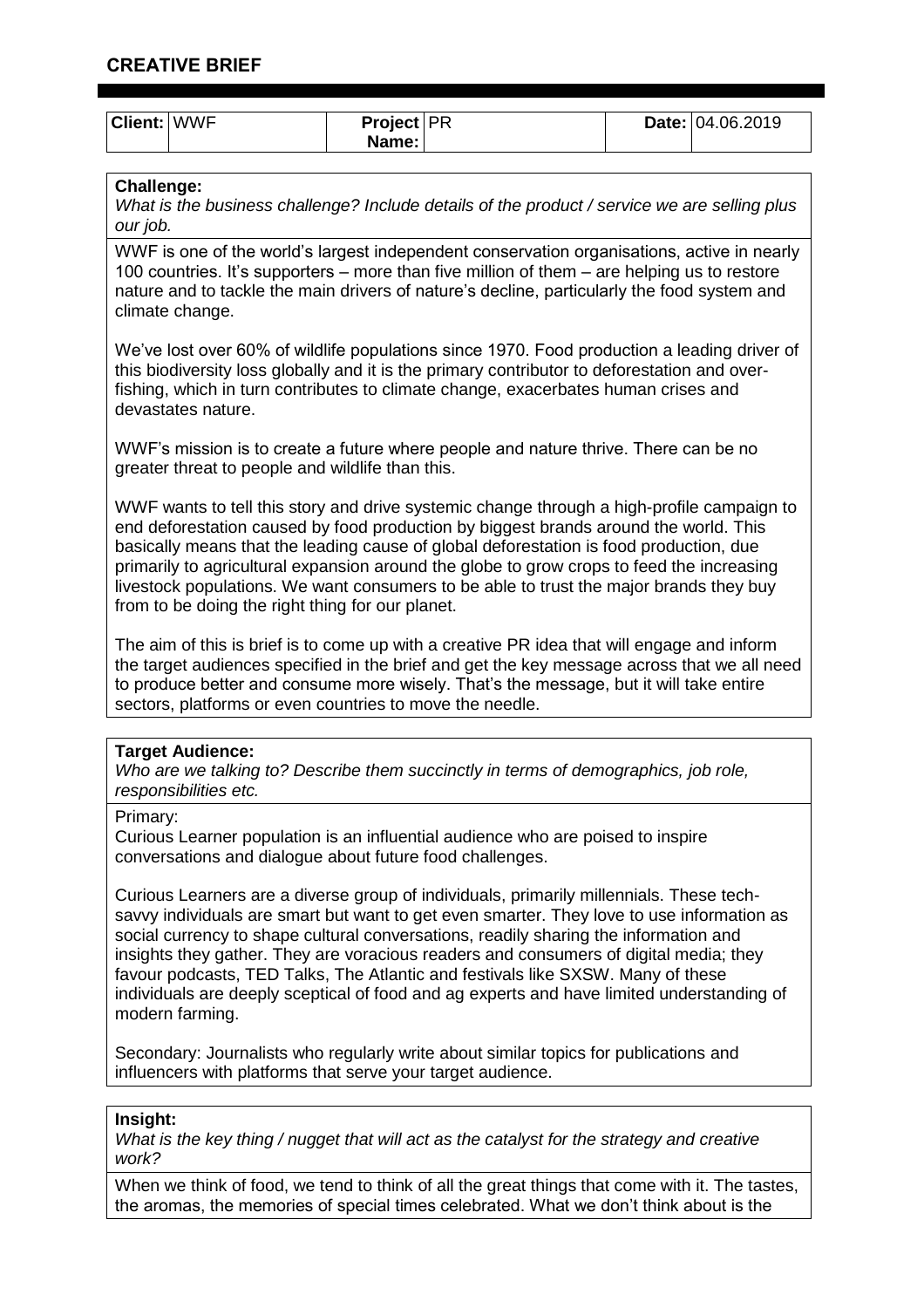natural capital that went into producing our food. It's shocking to think we've cleared an area roughly the size of South America to grow the world's crops, and an area the size of Africa to raise and feed livestock. The food we eat is destroying nature and we don't even know it. Even meat reared locally is often fed on crops that have directly contributed to deforestation. We are forced to put our trust in food companies and they are betraying us, trampling over the planet for commercial gain. We need the retailers, restaurants and brands we buy from to help us make that choice and eliminate food that causes deforestation.

## **Strategy:**

### *What is our plan of attack?*

Raise awareness and create huge public noise around the astonishing scale of the deforestation disaster and the direct link to our food. The true extent of the damage caused by our food is a hidden story, but we need to expose it. Land the blame on the shoulders of food companies, spurring them into action to deliver on 2020 zero deforestation commitments with a new target set for 2025. They need to feel the weight of public interest and scrutiny as a threat to both their brand reputation and sales. Mobilise and incentivise government to support change through legislation.

## **Key Message:**

*What is the single most important thing we want to say? This is our promise to the customer.*

# **Stop food from being one of the main causes of deforestation around our planet.**

# **SUPPORT TO THE BRIEF**

## **Supporting Points and Messaging:**

*What do we have to back up the promise? These are our 'reasons to believe'.*

- We're accelerating disastrous climate change by mass deforestation, cutting down roughly one football pitch every 2 seconds
- 24% of global greenhouse gas emissions are associated with food, more than the entire transport sector. (Livestock accounts for 14.5% – the same as the transport sector)
- We've cleared an area roughly the size of South America to grow the world's crops, and an area the size of Africa to raise and feed livestock.
- Food production is a major driver of wildlife extinction. Clearing land for food production has destroyed crucial habitats.
- We waste 30% of the food we produce, which means all the land, water and energy resource is also binned

## **Personality:**

*What would the brand be like as a person? Our characteristics, attitudes and tone of voice.*

Magician – organisations with that archetype in mind are often very successful serving as catalysts for change; turning problems into opportunities; reframing difficulties; empowering people, teams, and networks; and creating flexible, win/win solutions for all involved in a situation.